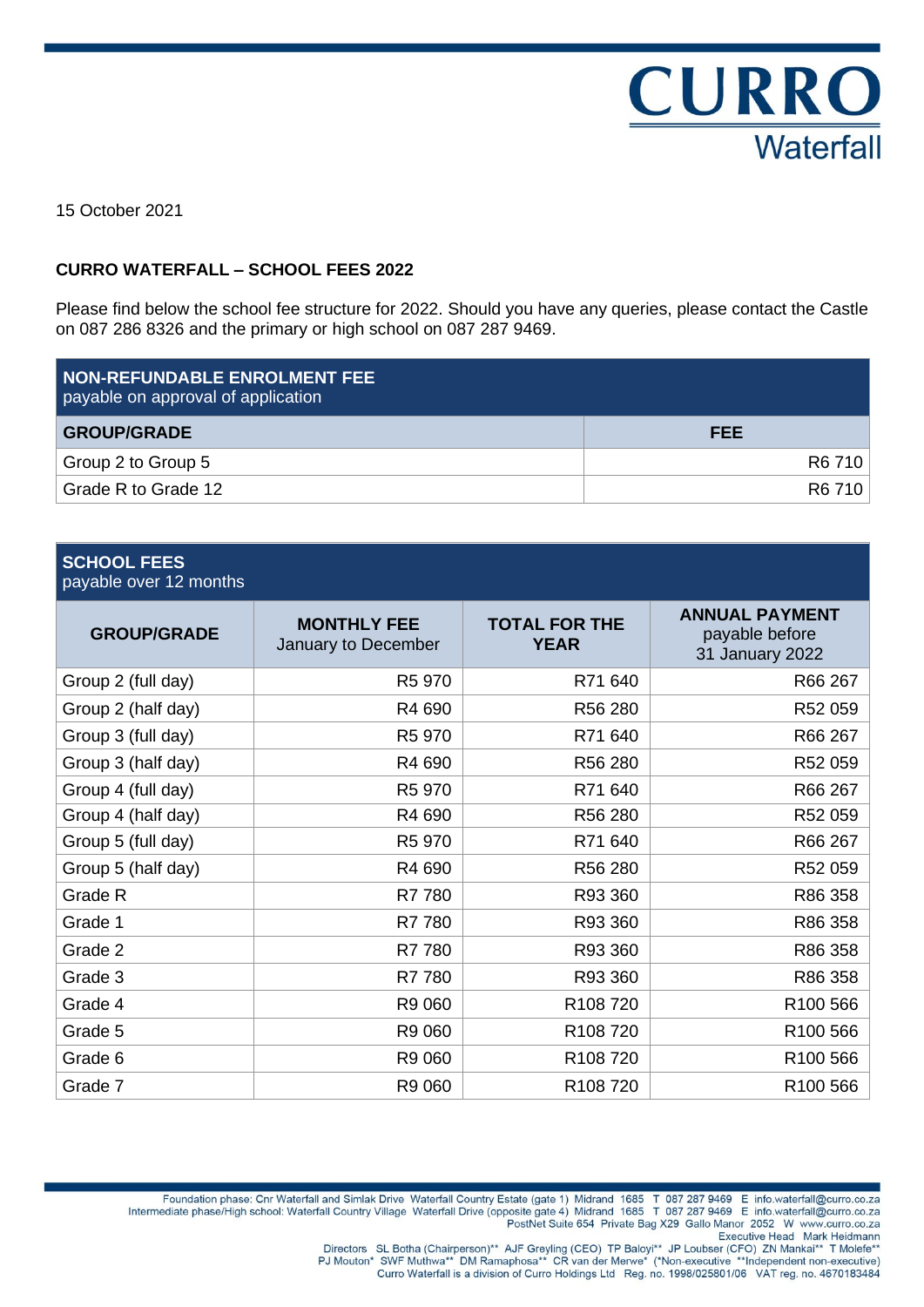### **SCHOOL FEES** payable over 12 months

| <b>GROUP/GRADE</b> | <b>MONTHLY FEE</b><br>January to December | <b>TOTAL FOR THE</b><br><b>YEAR</b> | <b>ANNUAL PAYMENT</b><br>payable before<br>31 January 2022 |
|--------------------|-------------------------------------------|-------------------------------------|------------------------------------------------------------|
| Grade 8            | R9 060                                    | R <sub>108</sub> 720                | R <sub>100</sub> 566                                       |
| Grade 9            | R9 060                                    | R <sub>108</sub> 720                | R100 566                                                   |
| Grade 10           | R9 060                                    | R <sub>108</sub> 720                | R100 566                                                   |
| Grade 11           | R9 060                                    | R <sub>108</sub> 720                | R100 566                                                   |
| Grade 12*          | R9 060                                    | R <sub>108</sub> 720                | R <sub>100</sub> 566                                       |

\***Grade 12 learners:** There is a R7 660 levy, charged to the school by IEB, as registration for the final IEB National Senior Certificate (NSC). Should a learner take more than the standard seven subjects, there is a charge of R1 326 for each additional subject.

## **Aftercare (optional)**

Aftercare fees for 2022 include the following:

- Homework support
- Hot and nutritious lunch
- Craft activities
- Holiday club

Grades R to 3 from 13:00 – 17:30 Grades 4 to 6 from 14:00 – 17:30

| <b>AFTERCARE FEES</b><br>payable over 12 months |                                           |                                     |                                                            |
|-------------------------------------------------|-------------------------------------------|-------------------------------------|------------------------------------------------------------|
| <b>GROUP/GRADE</b>                              | <b>MONTHLY FEE</b><br>January to December | <b>TOTAL FOR THE</b><br><b>YEAR</b> | <b>ANNUAL PAYMENT</b><br>payable before<br>31 January 2022 |
| Aftercare<br>Grade R to Grade 6                 | R <sub>1</sub> 600                        | R <sub>19</sub> 200                 | n/a                                                        |
| Aftercare day visitor<br>Grade R to Grade 6     | R350 per day                              | n/a                                 | n/a                                                        |

The following additional levies will be charged to your account as a once off cost, depending on the grade of your child.

| Grade   | <b>Total</b> | <b>Buzz</b><br>(Drama, singing,<br>dancing) | <b>NumberSense</b> | <b>Letter-land</b> | Reading<br>readiness | <b>Incursion and</b><br>excursion<br>levy |
|---------|--------------|---------------------------------------------|--------------------|--------------------|----------------------|-------------------------------------------|
| Group 2 | <b>R600</b>  | R500                                        |                    |                    |                      | R <sub>100</sub>                          |
| Group 3 | <b>R600</b>  | R <sub>500</sub>                            |                    |                    |                      | R <sub>100</sub>                          |
| Group 4 | <b>R600</b>  | R500                                        |                    |                    |                      | R <sub>100</sub>                          |
| Group 5 | <b>R600</b>  | R500                                        |                    |                    |                      | R <sub>100</sub>                          |
| Grade R | R465         |                                             | R <sub>104</sub>   | R <sub>191</sub>   | R <sub>20</sub>      | R <sub>150</sub>                          |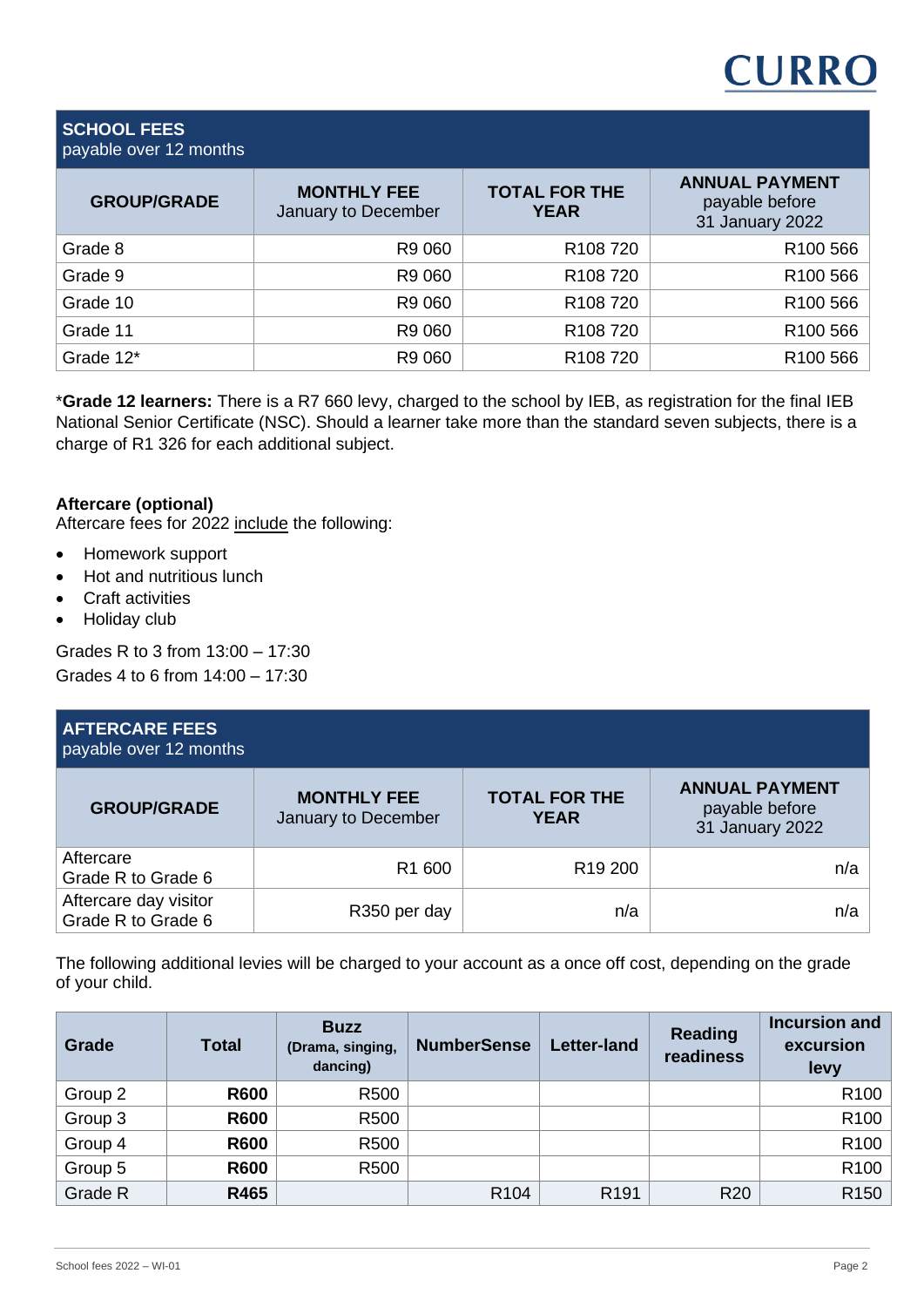

| Grade     | <b>Total</b> | <b>Buzz</b><br>(Drama, singing,<br>dancing) | <b>NumberSense</b> | <b>Letter-land</b> | <b>Reading</b><br>readiness | <b>Incursion and</b><br>excursion<br>levy |
|-----------|--------------|---------------------------------------------|--------------------|--------------------|-----------------------------|-------------------------------------------|
| Grade 1   | R523         |                                             | R208               | R <sub>165</sub>   |                             | R <sub>150</sub>                          |
| Grade 2   | R523         |                                             | R208               | R <sub>165</sub>   |                             | R <sub>150</sub>                          |
| Grade 3   | R358         |                                             | R208               |                    |                             | R <sub>150</sub>                          |
| Grade 4   | R356         |                                             | R <sub>156</sub>   |                    |                             | R <sub>200</sub>                          |
| Grade 5   | R356         |                                             | R <sub>156</sub>   |                    |                             | R200                                      |
| Grade 6   | R356         |                                             | R <sub>156</sub>   |                    |                             | R200                                      |
| Grade 7   | <b>R300</b>  |                                             |                    |                    |                             | R300                                      |
| Grade 8   | <b>R300</b>  |                                             |                    |                    |                             | R300                                      |
| Grade 9   | <b>R300</b>  |                                             |                    |                    |                             | R300                                      |
| Grade 10  | <b>R300</b>  |                                             |                    |                    |                             | R300                                      |
| Grade 11  | <b>R300</b>  |                                             |                    |                    |                             | R300                                      |
| Grade 12* | <b>R300</b>  |                                             |                    |                    |                             | R300                                      |

\*Grade 12 learners: there is a R7 660 levy, charged to the school by IEB, as registration for the final IEB National Senior Certificate (NSC). Should a learner take more than the standard seven subjects, there is a charge of R1 326 for each additional subject.

| Other fees - workbooks and readers |                    |  |  |  |
|------------------------------------|--------------------|--|--|--|
| Grade 4                            | R1 170             |  |  |  |
| Grade 5                            | R1 100             |  |  |  |
| Grade 6                            | R1 085             |  |  |  |
| Grade 7                            | R1 060             |  |  |  |
| Grade 8                            | R <sub>1</sub> 360 |  |  |  |
| Grade 9                            | R1 255             |  |  |  |
| Grade 10                           | R 817              |  |  |  |
| Grade 10 with Mathematics          | R1 307             |  |  |  |
| Grade 11                           | R <sub>1</sub> 397 |  |  |  |
| Grade 11 with Mathematics          | R1 887             |  |  |  |
| Grade 12                           | R1 320             |  |  |  |
| Grade 12 with Mathematics          | R1 830             |  |  |  |

Please note that workbooks are not re-usable, and learners are expected to purchase these on an annual basis.

**Textbooks** (Grades 4 to 12) are not included in the above amounts. A detailed listing and costing of the textbooks will be sent out as a separate communication. Parents will have the option to buy either a hardcopy and/or soft-copy version.

**Stationery** (Group 5 to Grade 12) is not included in the above amounts. A detailed listing and costing of the stationery requirements will be sent out as a separate communication.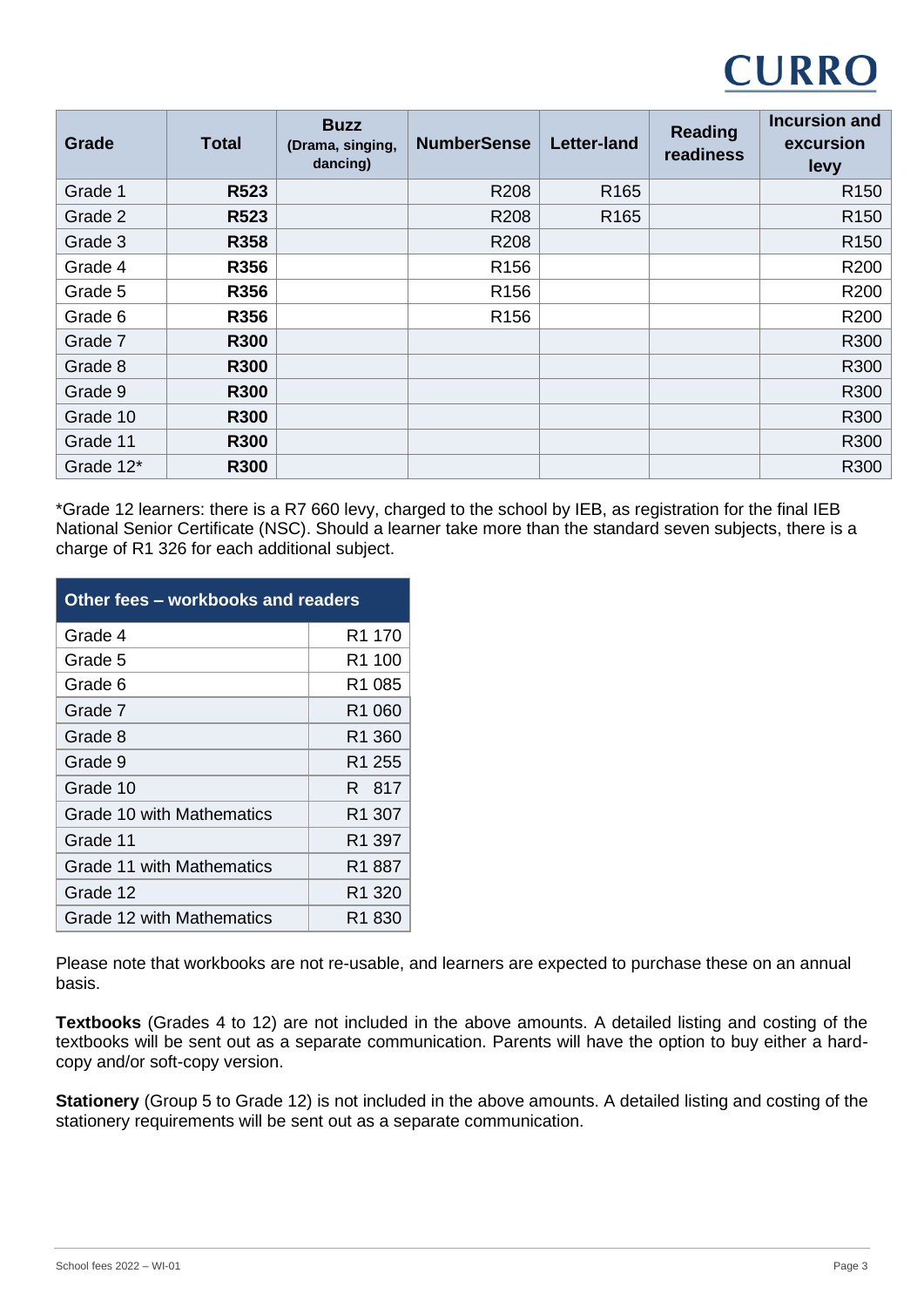#### **OTHER FEES** payable over 12 months **SERVICE MONTHLY FEE** January to December **TOTAL FOR THE YEAR**  Wider subject choice offering Grades 8 to 12: Cost per subject *Costs are only applicable if taken as an additional 8th, 9th or 10th subject (See more information under general below)* R800 R9 600

### **PAYMENT METHODS 2022**

| Method 1 | Annual payment in advance, due by 31 January 2022.                                                                              |
|----------|---------------------------------------------------------------------------------------------------------------------------------|
| Method 2 | Debit-order payments, which can be scheduled monthly in advance x 12 months on or about<br>the 2nd, 16th or 26th of each month. |
|          |                                                                                                                                 |

## **YOUR FAMILY CODE IS REQUIRED AS THE REFERENCE FOR ALL PAYMENTS.**

Please note that **cash is not accepted as a form of payment for fees** at the school.

# **DEBIT-ORDER COMPLETION**

If you are not yet paying by debit order, we request that you do so as soon as possible since this substantially reduces the administrative burden to identify deposits into our bank account and allocate to the correct learner accounts. We rely on predictable monthly cash flows to manage our affairs.

Please complete a debit-order form and deliver it by hand to the school's bursar before 3 December 2021. The form is attached for your convenience or is available from the school and also on the Curro website at www.curro.co.za.

| <b>BANK DETAILS</b>   |                        |
|-----------------------|------------------------|
| Name of account       | <b>Curro Waterfall</b> |
| <b>Bank</b>           | <b>Standard Bank</b>   |
| <b>Account number</b> | 270 760 504            |
| <b>Branch code</b>    | 050410                 |
| <b>Reference</b>      | Your family code       |

We strongly recommend parents to sign a debit-order for their monthly commitments, such as school fees and aftercare (if your child is enrolled at aftercare), or any other monthly levies that may be invoiced to your account.

- A debit-order can assist in ensuring that your monthly commitment is met timeously.
- This can avoid your account from falling into arrears.
- For your convenience, we offer three possible payment dates: 2nd, 16th and 26th of the month.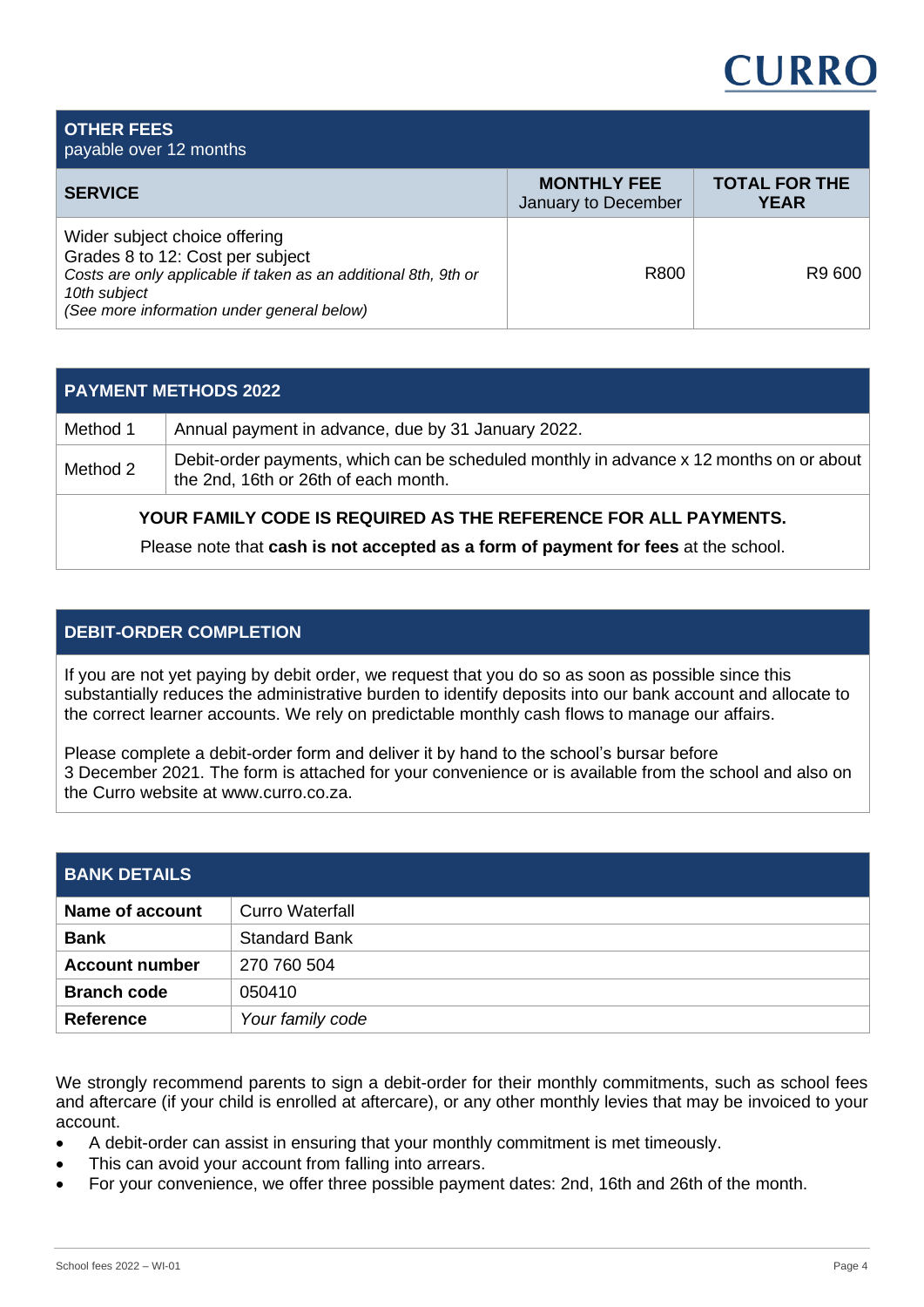

#### **Please note the following:**

- If the debit-order is dated for the 2nd of the month, the deductible amount will be for that month's school fees, for example,  $2$  February = February school fees.
- If the debit-order is dated for either the 16th or 26th of the month, the deductible amount will be for the following month's school fees, for example, 16/26 February = March school fees.

#### *Once-off costs such as stationery, textbooks, and excursion levies will not be included in the debitorder deduction. These additional costs need to be settled via EFT, in the month in which they are invoiced.*

#### **GENERAL**

**1. School fees and value adds**

#### **CASTLE: Group 2 to Group 5**

Castle fees for 2022 include the following:

- Early drop off from 07:00
- Holiday care and aftercare
- All food and snacks provided by school
- Innovative teaching and play-based learning programme
- Introduction to robotics (Group 5 in terms 3 and 4)

Castle fees for 2022 exclude the following:

- School photos
- Private extramural activities
- Stationery Group 5
- All health and hygiene requirements for children e.g. nappies, wet wipes and tissues

## **JUNIOR PRIMARY SCHOOL: Grade R to Grade 3**

School fees for 2022 include the following:

- Music enrichment
- Learn 2 Swim programme which is offered in term 1 and 4 (Grades R to 3 learners)
- Specialised music lessons (Grades R to 3)
- Curro tennis which is offered in terms 2 and 3 (Grades R to 3 learners)
- Clubs which are offered weekly and some are built into the school timetable (Grades R to 3)
- Junior choir
- Comprehensive sports offering
- Robotics curriculum
- **Computer literacy**
- Extra academic support

School fees for 2022 exclude the following:

- School uniform
- Stationery and textbooks
- School photos
- Private extramural activities (see school fact sheets)
- Meals and tuck shop orders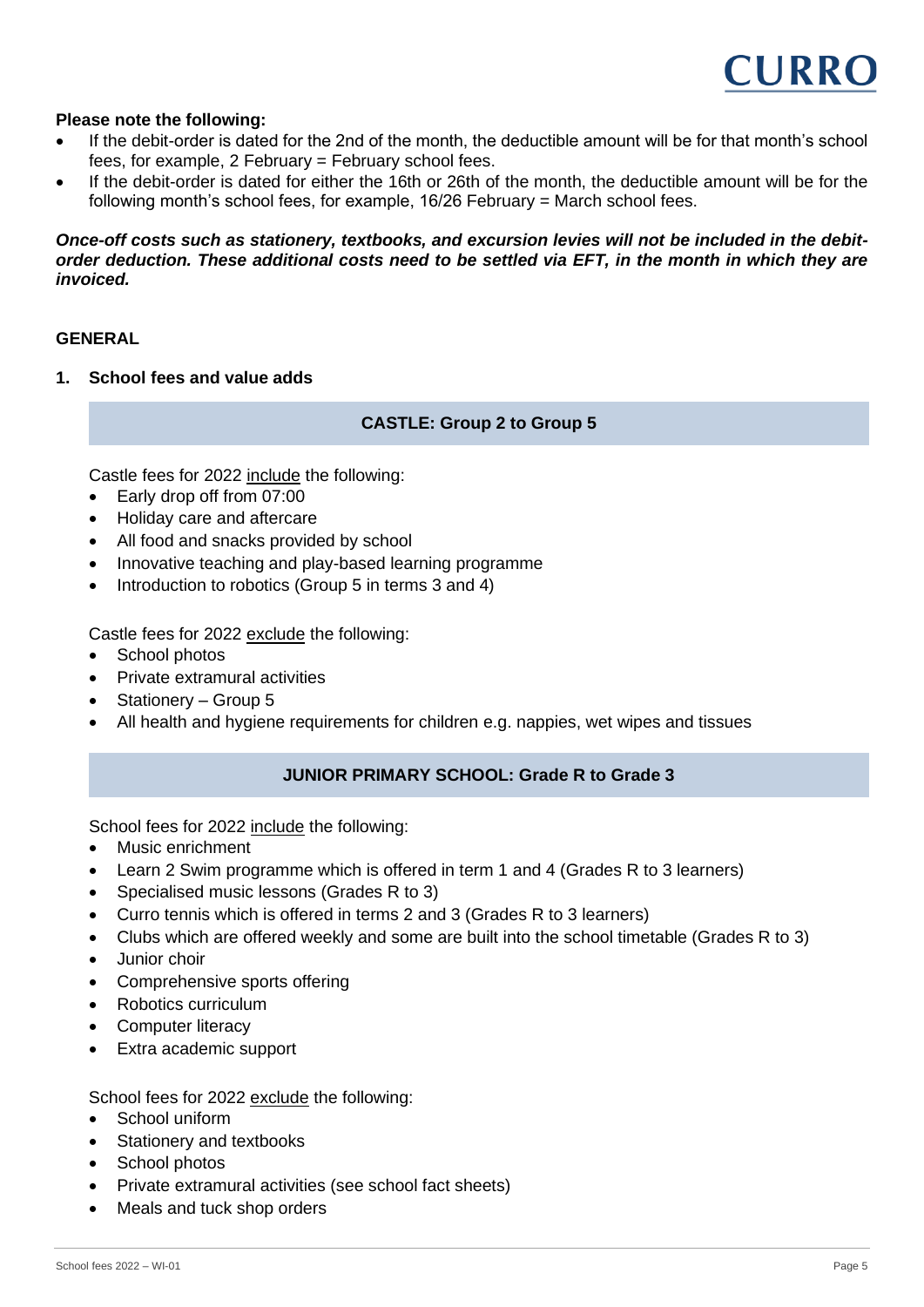

#### **SENIOR PRIMARY SCHOOL: Grade 4 to Grade 6**

School fees for 2022 include the following:

- Clubs which are offered weekly and some are built into the school timetable (Grades 4 to 6)
- Junior marimba (any learner can join but this is worked on a first come, first served basis due to space and instruments)
- Senior choir
- Comprehensive sports offering
- Leadership programme
- Robotics curriculum
- Computer literacy
- Access to LearnLab
- Free extra academic support
- Option to take Mandarin as Second Additional Language

School fees for 2022 exclude the following:

- The e-learning device and any insurance, maintenance or other costs relating to the device (Grades 4 to 6)
- School uniform
- Stationery and textbooks

### **HIGH SCHOOL: Grade 7 to Grade 12**

School fees for 2022 include the following:

- Integrated use of innovation (robotics, drone curriculum, 3D printing and laser cutting)
- Computer literacy (Greenfoot, Microsoft Office, knowledge of Internet and web design, communications and Java fundamentals)
- High school leadership programme from Grades 7 to 12
- Access to the innovation lab for projects and assignments
- Supervised afterschool homework session for Grade 7 to 12
- Subject choice assessment for Grade 9 and career guidance for Grade 11
- Basic academic, behavioural and social assessments by the on-site educational phycologist
- Extra academic support: Grades 7 to 12
- Option to take Mandarin as an additional language
- Comprehensive sports offering
- Comprehensive cultural offering (including new offerings: sound and lighting team, public speaking, singing groups, specialised music club, visual arts club)
- Participation in national eisteddfod
- Wide variety of after school clubs (including coding club, science club, chess club, talent club)

School fees for 2022 exclude the following:

- The e-learning device and any insurance, maintenance or other costs relating to the device
- The school uniforms and blazer
- Colours and other badges for blazer
- Stationery and textbooks
- Optional leadership development camps
- International tour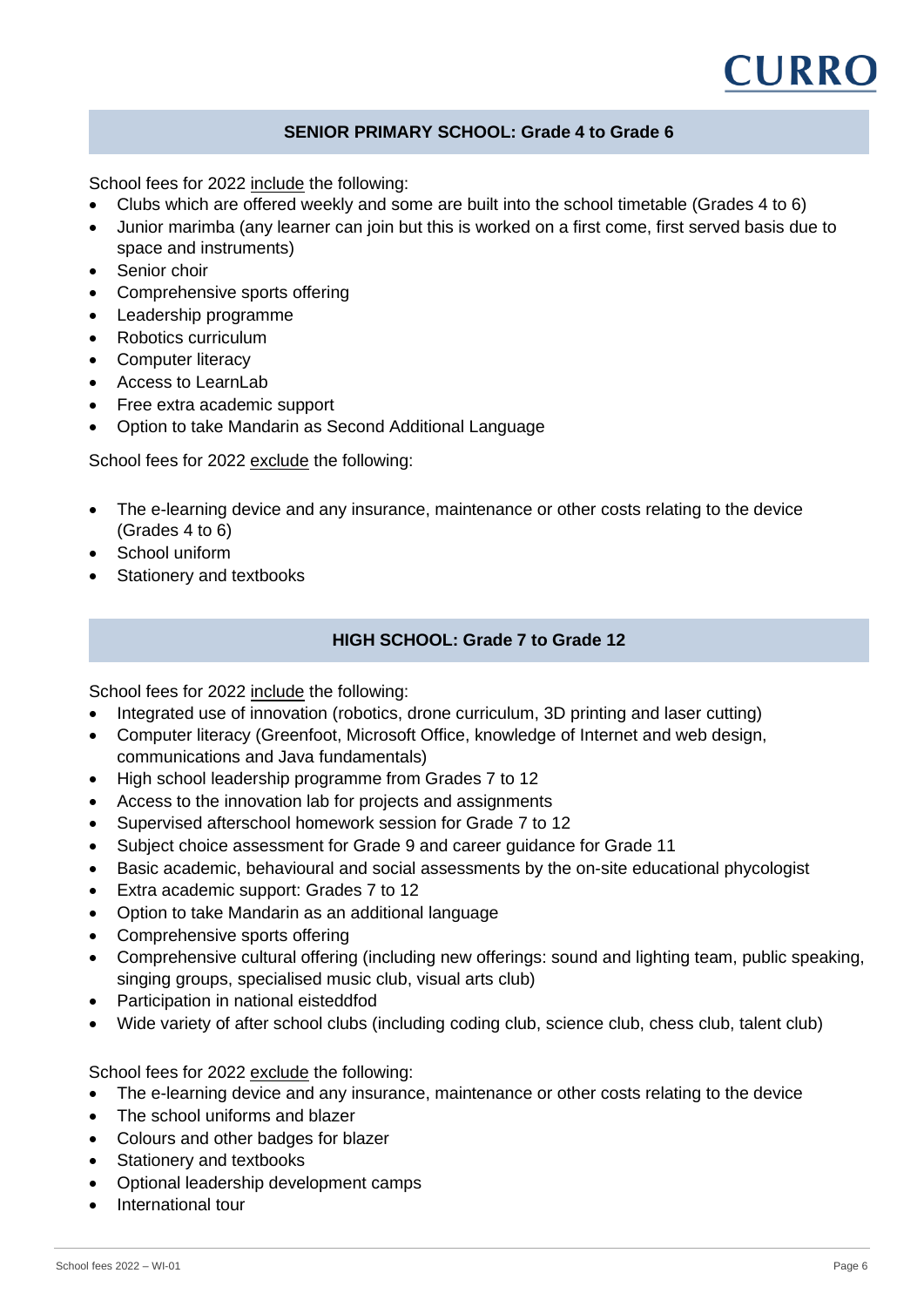- School photos
- The cost of therapists or psychologists
- Private extramural activities (see school fact sheets)
- **Meals**

## **2. E-learning devices (tablets)**

E-learning devices will be utilised by all learners from Grade 4 to Grade 12.

This will have the following impact on parents:

- If your child is in Grade 4 to Grade 12, you will be responsible for purchasing an e-learning device (tablet or computer) for your child to use. Click the *[Choosing the right device](https://curro-my.sharepoint.com/:b:/g/personal/camilla_p_curro_co_za/EdmiyyOfLlFNlmwWlJZKfggB57Wq9n6odInpYZgX5GKpwA?e=PphWGN)* for the details and the minimum specifications required for the device.
- You will be responsible for the insurance and general maintenance and care of the device.

#### **3. Wider subject choice offering**

A wider subject choice offering is now available to all learners at Curro and Curro-managed schools across the country. The online classes are available during normal class times. An additional charge is applicable to learners who opt for an additional subject (8th, 9th or 10th subjects), as outlined below.

| <b>SUBJECT</b>                         | <b>GRADES</b>       | <b>MONTHLY FEE</b><br>(only for 8th, 9th,<br>10th subjects) |
|----------------------------------------|---------------------|-------------------------------------------------------------|
| Accounting                             | Grades 10 and 11    | R800                                                        |
| <b>AP English</b>                      | Grade 10            | R800                                                        |
| <b>AP Mathematics</b>                  | Grades 10 and 11    | R800                                                        |
| <b>Business Studies</b>                | Grade 10            | R800                                                        |
| <b>CAT</b>                             | Grades 10 to 12     | R800                                                        |
| <b>Design Studies</b>                  | Grades 10 to 12     | R800                                                        |
| Economics                              | Grade 10            | R800                                                        |
| <b>Engineering Graphics and Design</b> | Grade 10            | R800                                                        |
| <b>French Conversation</b>             | French Delf (A1/A2) | R800                                                        |
| French Second Additional Language      | Grade 10            | R800                                                        |
| Geography                              | Grades 10 and 11    | R800                                                        |
| History                                | Grades 10 to 12     | R800                                                        |
| isiXhosa                               | Grades 8 to 12      | R800                                                        |
| isiZulu                                | Grades 8 to 12      | R800                                                        |
| <b>Information Technology</b>          | Grades 10 to 12     | R800                                                        |
| <b>Life Sciences</b>                   | Grades 10 and 11    | R800                                                        |
| <b>Mathematical Literacy</b>           | Grades 10 and 11    | R800                                                        |
| <b>Physical Sciences</b>               | Grades 10 and 11    | R800                                                        |